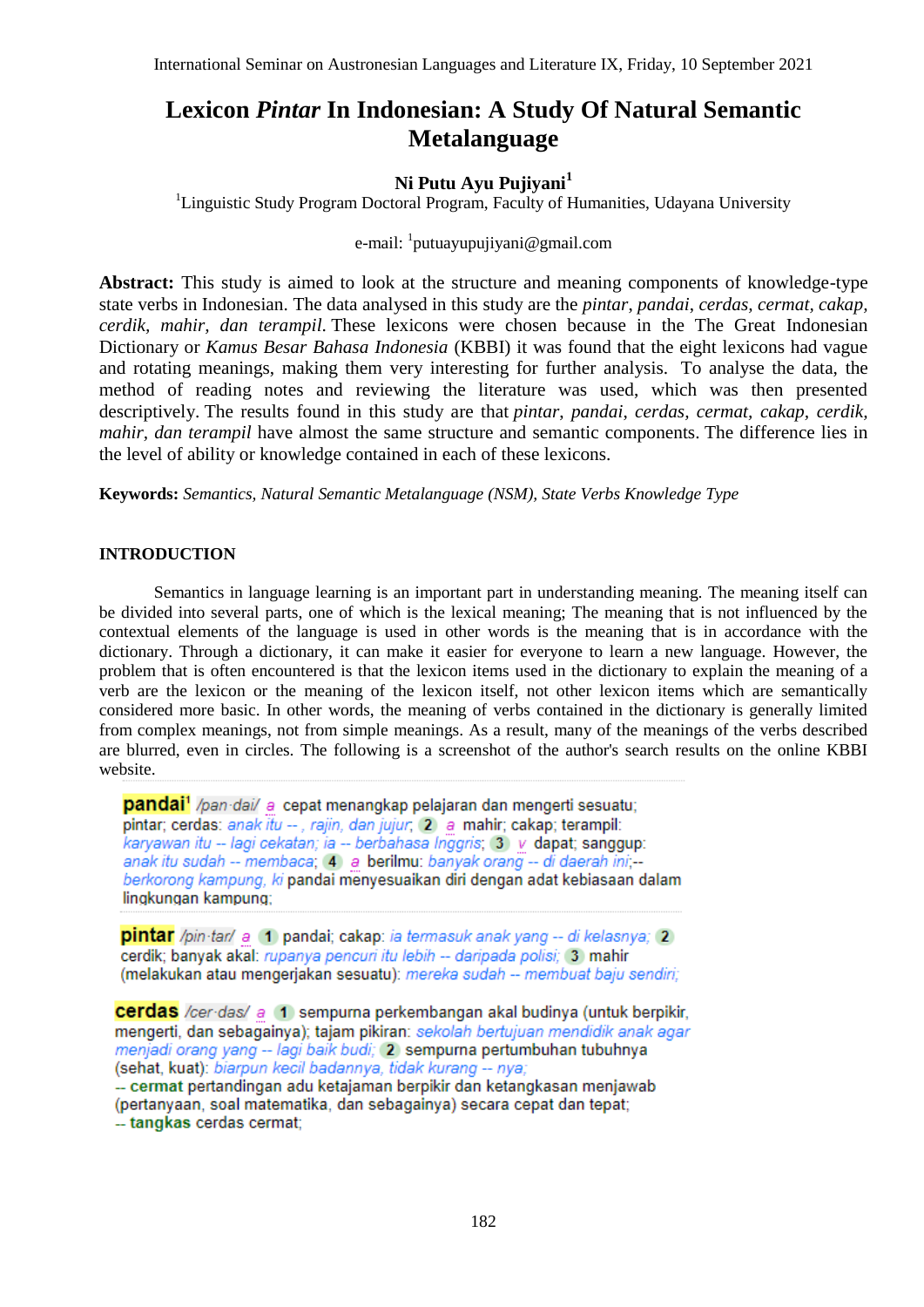**cermat** /cer·mat/ a 1 penuh minat (perhatian): saksama: teliti: ia mengerjakan soal-soal hitungan dengan --; 2 berhati-hati dalam memakai uang dan sebagainya; hemat: ia seorang wanita yang -- sehingga tidak ada uangnya yang terhambur begitu saja;

cakap<sup>1</sup> /ca·kap/ a (1) k/ sanggup melakukan sesuatu; mampu; dapat: -engkau membunuh hulubalang itu?, patik tiada -- bercerai dengan dia, 2 pandai; mahir: anak itu belum -- mengerjakan hitungan perkalian; 3 mempunyai kemampuan dan kepandaian untuk mengerjakan sesuatu: ia diberhentikan dari jabatannya karena tidak --; 4 bagus rupanya; cantik; rupawan: gadis itu modern lagi --; (5) bagus; elok (potongan atau halus bahannya tentang pakaian dan sebagainya): alangkah -- nya baju itu: 6 patut: serasi: ia pantas dan -- benar memakai baju itu; 7) Mk tangkas; cekatan (tidak lamban): tampaknya ia -- bekeria:

cerdik /cer-dik/ a 11 cepat mengerti (tentang situasi dan sebagainya) dan pandai mencari pemecahannya dan sebagainya; panjang akal; jika jadi pedagang, selain harus pandai berdagang, harus -- pula; 2) banyak akalnya (tipu muslihatnya); licik; licin: dia seorang penipu yang --, lima kali berhasil lolos dari penangkapan polisi:

- -- buruk pandai menipu; suka mengakali orang;
- -- busuk cerdik buruk;
- -- cendekia cerdik lagi pandai; terpelajar;
- -- pandai terpelajar; cerdik cendekia;

mahir /ma·hir/ a sangat terlatih (dalam mengerjakan sesuatu); cakap (pandai) dan terampil: dia sudah -- mengemudikan mobil:

terampil /te-ram-pil/ a cakap dalam menyelesaikan tugas; mampu dan cekatan:

It can be seen that the elaboration or description of the lexicon above has a circular meaning. *pintar* means *cerdik*; *cerdas; mahir; cakap*, while *pintar* means *pandai; cakap; cerdik; mahir*, then in the lexicon *mahir, cakap, cerdik* also both have the meaning of *pandai*. When viewed from the meaning of the dictionary, of course, it is difficult to distinguish the lexicon from one another. While the use of each lexicon is certainly different. Not infrequently this causes people both passively and not passively in Indonesian to use or place these lexicons in a sentence.

Therefore, the semantic features of form, function and meaning of each lexicon are quite interesting to study, so that they can distinguish one lexicon from another even though they have one component and the same field of meaning.

The main problems studied in this article are: (1) What is the semantic structure of the Indonesian lexicon *pintar, pandai, cerdas, cermat, cakap, cerdik, mahir* and *terampil?* (2) How to explicate the Indonesian lexicon *pintar, pandai, cerdas, cermat, cakap, cerdik, mahir* and *terampil?*

#### **THEORY**

#### **Semantic Primes**

The original meaning is a set of meanings that cannot change and have been inherited from birth, or, in other words, the meaning of the first word of a word that is not easy to change despite changes in culture (changes in time). The original meaning is a reflection and formation of thoughts that can be explicated from natural language (ordinary language) which is the only way of presenting meaning (Wierzbicka, 1996b:31; Sutjiati Beratha, 2000a:3; Sutjiati Beratha, 2000b:243). The explication of meaning must include the meaning of words that are intuitively related or at least have the same field of meaning. A set of default meanings as a common parameter (common measure) to examine semantic differences between languages. Understanding the original meaning is expected to be able to explain complex meanings into simpler ones without having to go round and round.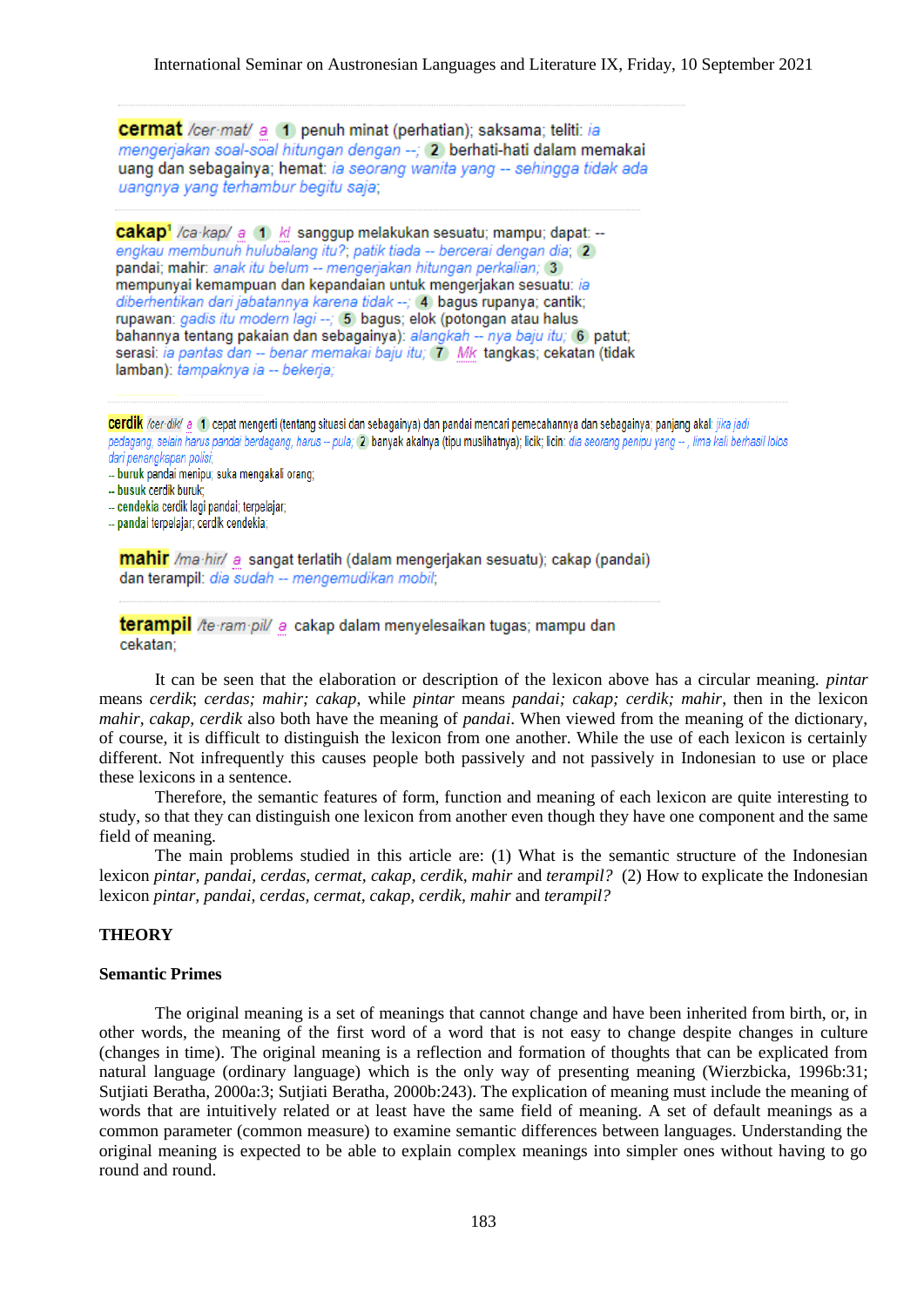The meaning of a word is a configuration of the original meaning and is not determined by the meaning of other words in the lexicon. The explication of the original meaning is done by paraphrasing using natural language (ordinary language), and not using technical language (Wierzbicka, 1996d:31). The theoretical implication of the existence of an original meaning is to explain any complex meaning in a simpler way. This is because the original meaning contains regularity. Starting from this regularity of meanings, other, more complex meanings eventually develop which then tend to show irregularities. Furthermore, if the entire lexicon is analyzed in depth, it is assumed that the regular features can be found. This implies that the extent to which the development and change of meaning can basically be determined. Of course, provided that the original meaning can be described. Wierzbicka and Goddard found 61 elements of the original meaning. In addition, there were also 3 candidate word elements as representations of the original meaning (written in brackets). All the elements of the original meaning are as follows.

| Category                       | <b>Primes</b>                                                                                   |
|--------------------------------|-------------------------------------------------------------------------------------------------|
| <b>Substantives</b>            | I, YOU, SOMEONE, PEOPLE, SOMETHING/THING, BODY                                                  |
| <b>Relational Substantives</b> | <b>KIND, PART</b>                                                                               |
| <b>Determiners</b>             | THIS, THE SAME, OTHER~ELSE~ANOTHER                                                              |
| Quantifiers                    | ONE, TWO, SOME, ALL, MUCH/MANY, LITTLE/FEW                                                      |
| Evaluators                     | GOOD, BAD                                                                                       |
| Descriptors                    | <b>BIG, SMALL</b>                                                                               |
| Mental predicates              | THINK, KNOW, WANT, DON'T WANT, FEEL, SEE, HEAR                                                  |
| Speech                         | SAY, WORDS, TRUE                                                                                |
| Actions, Events, Movement      | DO, HAPPEN, MOVE                                                                                |
| Existence, Possession          | (SOMEWHERE),<br>IS,<br><b>BE</b><br><b>THERE</b><br><b>BE</b><br>(SOMEONE/SOMETHING), (IS) MINE |
| Life and Death                 | LIVE, DIE                                                                                       |
| Time                           | WHEN/TIME, NOW, BEFORE, AFTER, A LONG TIME, A<br>SHORT TIME, FOR SOME TIME, MOMENT              |
| Space                          | WHERE/PLACE, HERE, ABOVE, BELOW, FAR, NEAR, SIDE,<br>INSIDE, TOUCH (CONTACT)                    |
| <b>Logical Concepts</b>        | NOT, MAYBE, CAN, BECAUSE, IF                                                                    |
| Intensifier, Augmentor         | <b>VERY, MORE</b>                                                                               |
| Similarity                     | LIKE/AS/WAY                                                                                     |

#### **Non- Compositional Polysemy**

Polysemy is not a new term in semantic studies (Goddard, 1996: 29; Sutjiati Beratha, 2000a: 4). Noncompositional polysemy, according to NSM, is a form of a single lexicon that can express two different primary meanings and there is no compositional relationship between one exponent and another because the exponents have different grammatical frameworks (Wierzbicka, 1996c: 27-29). On a simple level, exponents of the same original meaning may be polysemic in different ways in different languages. For example, according to Goddard (1996:29), the word makuringanyi in Yankunytjatjara means 'want' and in English it can be given the meaning of like, be fond of, and need, even though the realm of its use is not related to the realm of want in English. Goddard further states that there are two types of non compositional relationships, namely, the relationship that resembles (entailment like relationship), such as doing/happening and the relationship of implications (implicational relationship), such as feeling/happening. For the following example:

(1) X did something to Y Something happened to Y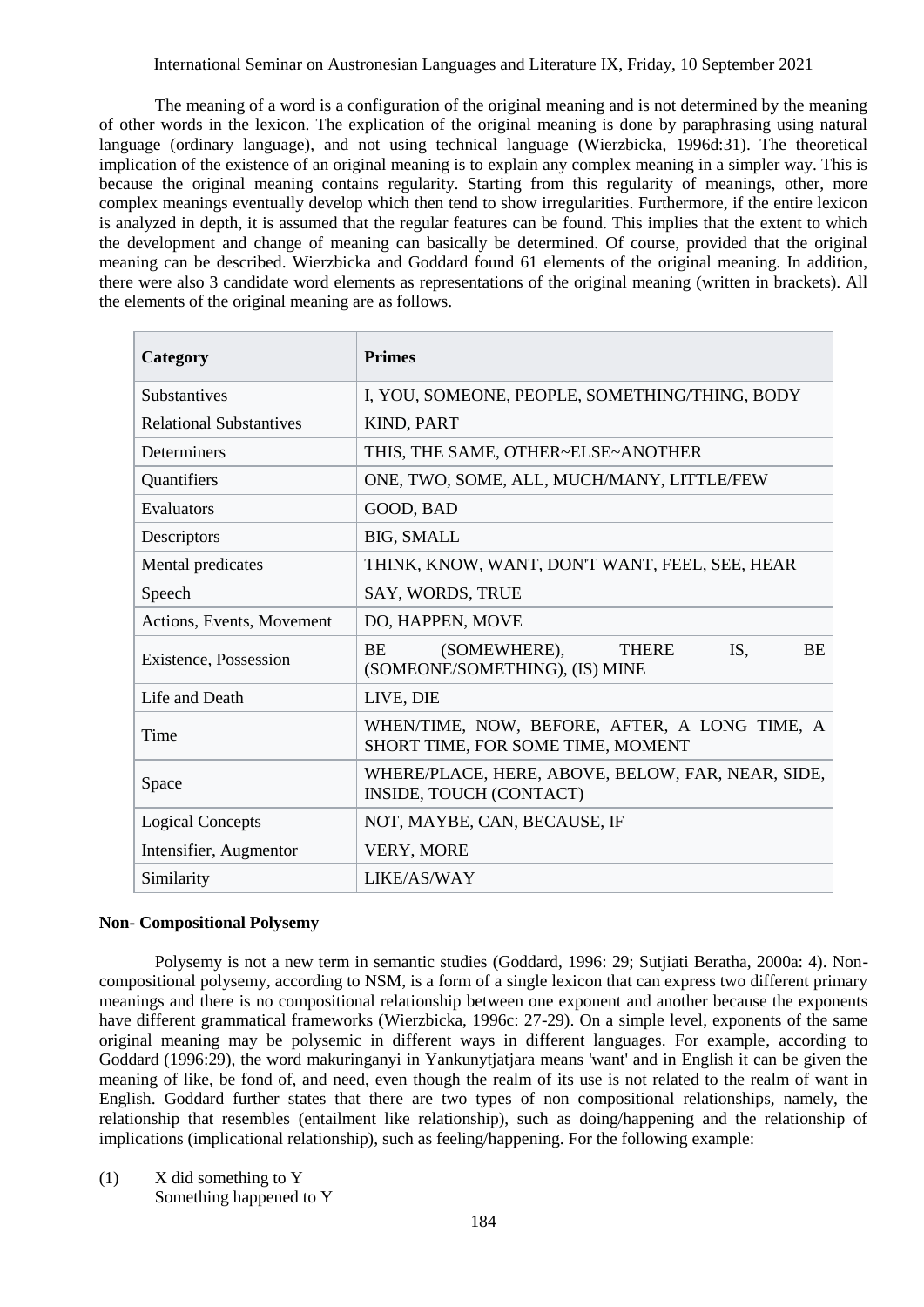(2) If X feels something then something happens to X

The syntactic difference that can be seen from the verb do and occurs in example (1) above is that do requires two arguments, while occur requires only one argument. The implication relationship occurs in the verbs that occur and feel, for example, if X feels something, then something happens to X.

#### **NSM Syntax**

The universal syntax developed by Wierzbicka in the late 1980s (Goddard, 1996: 24) is an extension of the original meaning system. Wierzbicka (1996d: 171) states that meaning has a very complex structure, and is not only formed from simple elements, such as someone, wants, knows, but from components with complex structures. Universal syntax consists of a lexicon combination of universal primary meaning items that form simple propositions according to the morphosyntactic set of the language in question. For example, wish will have certain universal rules in context: I want to do this. The basic unit of universal syntax can be likened to a clause formed by a substantive, a predicate, and some additional elements required by the predicate. The combination of these elements will form a universal syntax which, according to NSM theory, is called a 'canonical sentence', that is, the context in which the original lexicon is thought to appear universally (Goddard, 1996:27-34; Wierzbicka, 1996d:30-44 ; Sutjiati Beratha, 2000a: 5; Sutjiati Beratha, 2000b: 247).

In formulating the semantic structure of a language, NSM theory uses a paraphrasing system. According to Wierzbicka (1996) in Sutjiati Beratha (2000b:249), paraphrasing must follow the following rules. 1) Paraphrasing must use a combination of a number of original meanings that have been proposed by Wierzbicka. The combination of a number of predefined meanings is required in relation to the claim of NSM theory, that a form cannot be described using only one primary meaning. 2) Paraphrasing can also be done by using elements that are unique to a language. This can be done by combining elements that are unique to the language itself to describe meaning. 3) Paraphrasing sentences must follow the syntactic rules of the language used to paraphrase. 4) Paraphrasing always uses simple language. 5) Paraphrasing sentences sometimes require special indents and spaces. The model specified in paraphrasing is the model developed by Wierzbicka with the following formulation.

I (X) did something to you (Y). Because of this, something happened to Y. X wants this.

#### **METHOD**

This research is a qualitative descriptive study, while the type of data studied in this study is primary data. All data was taken online through the leipzeig corpora and the online large Indonesian language dictionary (KBBI). The data collection method used in this study is the listening method, while the data collection technique used is the note-taking technique. Data analysis was carried out using the note-taking technique and literature review. The data analysis activities in this study were initiated by identifying the data, determining the form of the *pintar* meaningful state verb in Indonesian and determining the explication form of the *pintar* meaningful state verb found.

#### **RESULTS AND DISCUSSION**

Data in the form of written texts taken from novels and news on the internet are then analyzed using NSM theory by following the steps taken by Sudipa (2012, p. 55), namely (a) mapping components so as to produce a configuration of meaning that becomes a guide for obtaining features, which is distinctive and (b) with the technique of explication produces information that there are differences between the synonyms of the lexicon *pinta*r in indonesian language. The lexicon *pintar*, *pandai*, *cerdas, cermat, cakap, cerdik, mahir, dan terampil* is part of the default meaning with the category 'MENTAL PREDICATES' or state verbs with the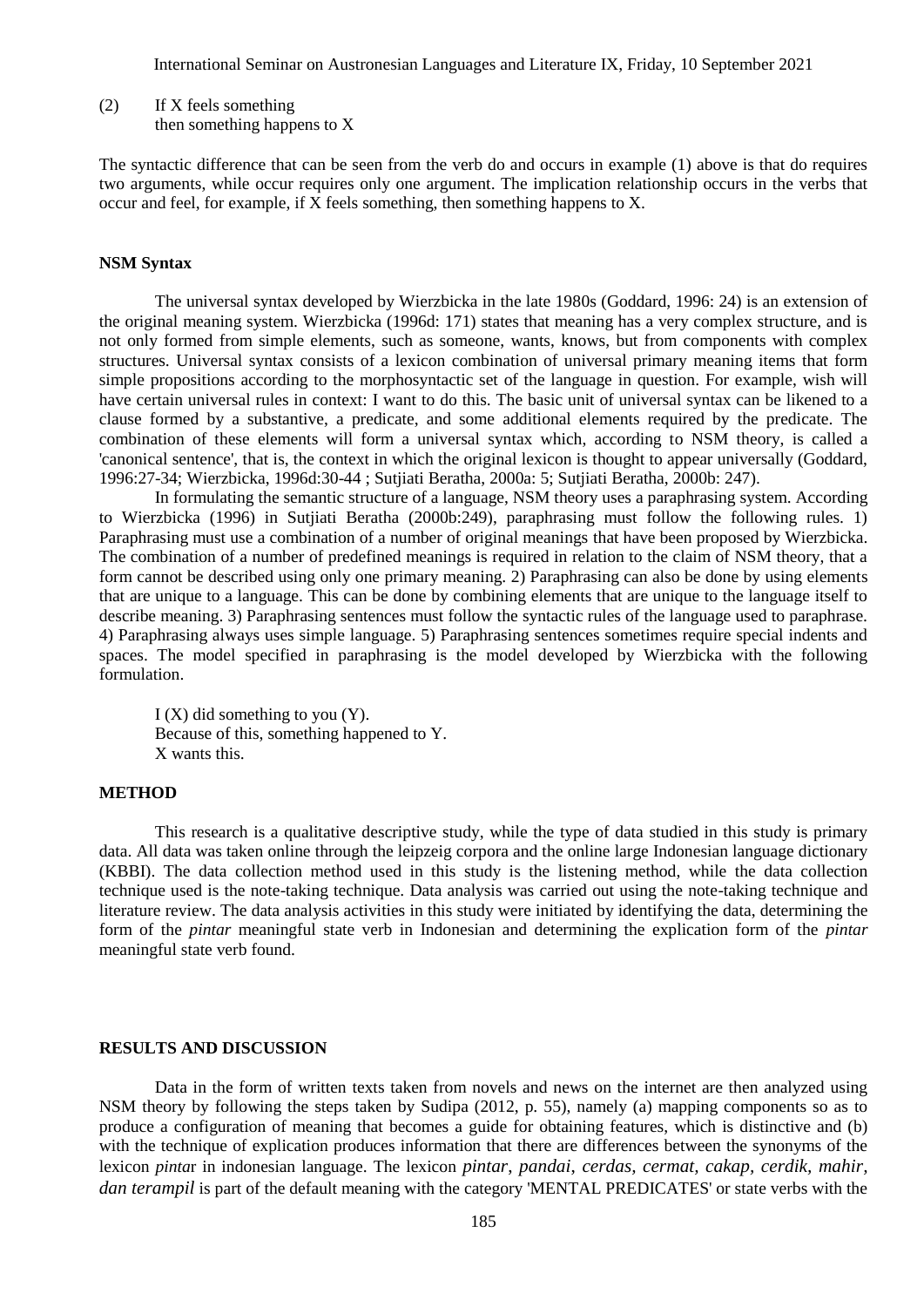original meaning KNOW, THINK, WANT, FEEL, SEE, HEAR. So these synonymous lexicons can be categorized into state verbs of the knowledge type. The following are examples of sentences taken both orally and in writing. These examples are useful for showing significant differences in meaning in propositions.

## *1. Pintar*

- a) *Hampir semua laki-laki pintar dalam berbohong*. 'Almost all men are **good** at lying'.
- b) *Kura-kura adalah binatang pintar yang dapat berharga untuk dipelihara*. 'Turtles are **smart** animals that can be valuable to keep'.
- *c) Vendor Dell meluncurkan produk ponsel pintar Android terbarunya* 'Dell vendor launches its newest Android **smartphone** product'.
- d) *Santi memang pintar berbicara, pantas saja ia disukai banyak orang*. 'Santi is really **smart** at speaking, she deserves to be liked by many people'.

Data 1a, b, c and d above show that the *pintar* lexicon contains elements of ownership of special abilities, unique and different from others.

*pintar* means a situation where someone or something has better knowledge than other people or things around them. To be *pintar* requires a process and stages that are not small and quite long. *pintar* lexicon can be used on humans, animals and objects. In addition, *pintar* lexicon can refer to a skill / skill and cognitive ability.

## **Explication:**

*Pintar* X is someone/animal/something X did something to him / Z did something to X Because of that, X has special skills, talents, abilities X is more than Y Y is not equal to X X wants this

#### *2. Pandai*

- *a) Saat ini, kata Yusni, pembeli sudah pandai memilih dan paham produk.* 'Currently, said Yusni, buyers are **good** at choosing and understanding products'.
- *b) Dimas bukan orang yang pandai memulai pembicaraan dengan orang lain, Yona juga sepertinya begitu*

'Dimas is not a **good** person to start a conversation with other people, Yona seems like that too'.

- *c) Agar tak menjadi keretakan dalam berumah tangga, maka suami istri harus pandai berkomunikasi.* 'In order not to become a rift in the household, husband and wife must be **good** at communicating'.
- *d) Ia bukan saja pandai bermain pedang tetapi juga seorang pemikir dan orator yang tiada tandingannya.*

'He was not only **a master** of the sword but also an unrivaled thinker and orator'.

*Pandai* lexicon is more used to show someone's skill. The semantic structure of this lexicon is almost the same as the smart lexicon, except that the smart lexicon cannot be used on animals or objects. And there is an element of a longer process or an experience is needed to achieve that smart state.

*Pandai* means a situation where a person tries to do something about himself, so that he can have more expertise than others. To be *pandai* one must spend more time in studying or exploring something. Smart means mastering a skill deeply and broadly. Like when someone says "the person is *pandai* at speaking", it means that the person is not only an expert in communicating with other people, but also an expert in winning the hearts of the interlocutor, an expert in composing sentences or in other words an expert in speech acts.

## **Explication:**

*pandai* X is someone X did something to him Therefore, X has a skill / talent (contains more elements of cognition)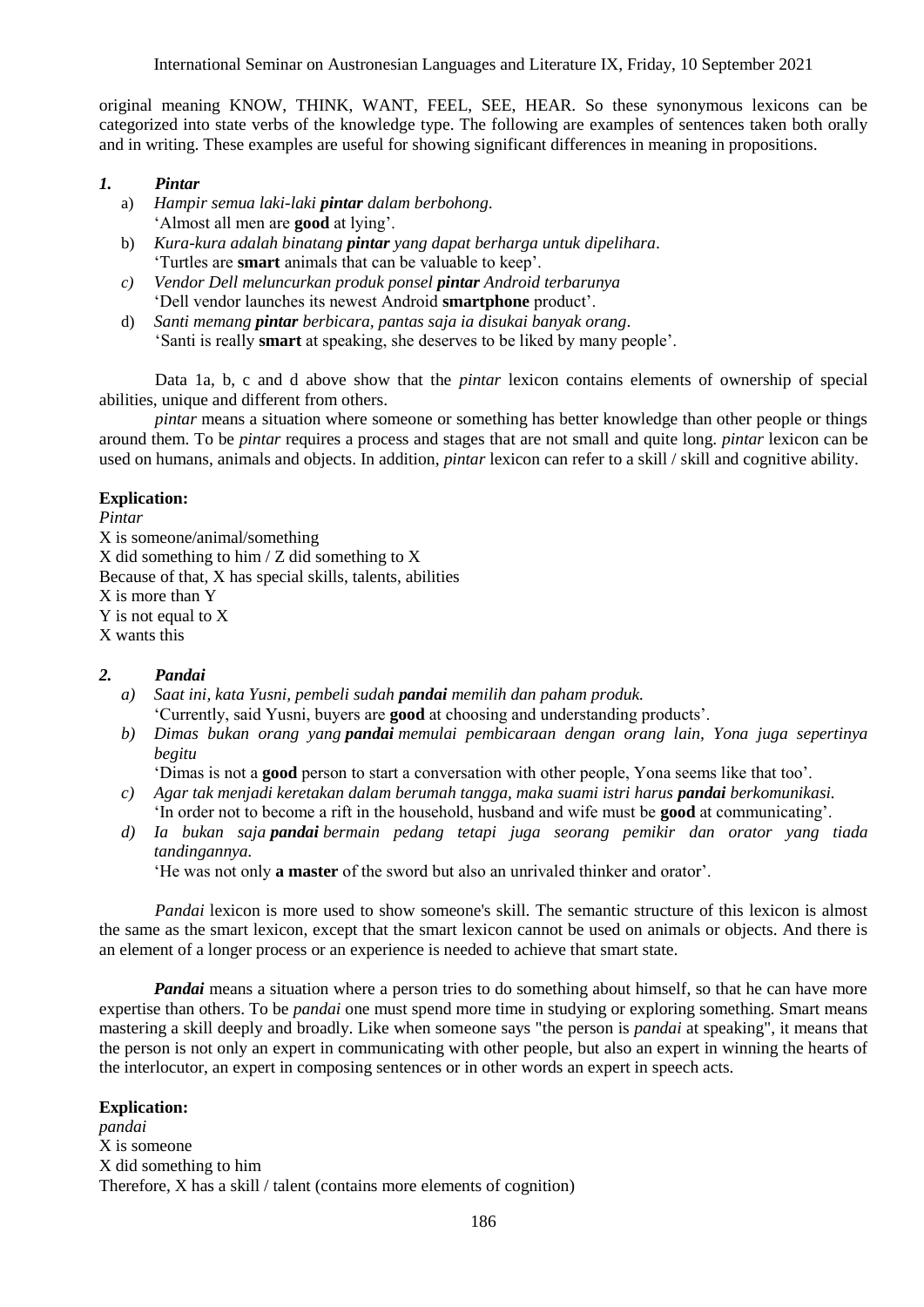X is more than Y X wants this

## **3.** *Cerdas*

- a) *Ikan lumba-lumba, mamalia laut paling cerdas.* 'Dolphins, the most **intelligent** marine mammals'.
- b) *Dia memiliki istri yang cantik dan putra yang cerdas bernama Hamlet*. 'He has a beautiful wife and a smart son named Hamlet'.
- c) Waktu terus berlalu dan Titian tumbuh menjadi seorang gadis kecil yang periang dan **cerdas**. 'Time passed and Titian grew into a cheerful and intelligent little girl'.
- d) Reptil ini tergolong **cerdas**, maka diperlukan kandang agar dia tidak melarikan diri. 'This reptile is classified as intelligent, so a cage is needed so that it does not escape'.

The semantic structure of the *cerdas* lexicon is almost the same as that of the *pintar* lexicon, both of which can be applied to humans and animals alike. The difference is, the intelligent lexicon only refers to the cognitive abilities of a person/animal. But the notion of intelligent contains a wider range than the *pintar* lexicon.

## **Explication:**

*Cerdas* X is a person/animal X has special knowledge X has it because of doing something X has it from an early age / hereditary Therefore, X is special X does not compete with Y

## **4. Cermat**

- *a) Untuk itu, Ibu harus dengan cermat merencanakan dan menyiapkannya.* 'For that, you must carefully plan and prepare it'.
- b) *Penemuan ini mengarah pada penentuan dengan cermat jumlah elektron dalam sebuah atom*. 'This discovery led to the precise determination of the number of electrons in an atom'.
- c) *Adipati Jipang yang marah tidak membuat perhitungan yang cermat saat ia menyeberangi Bengawan Sore*.

'The angry Duke of Jipang did not make careful calculations when he crossed the Bengawan Sore'.

*d) Bacalah dengan cermat soal berikut ini dan kerjakanlah sesuai dengan ketentuan* 'Read carefully the following questions and do them according to the provisions'

The *cermat* lexicon contains more time elements in it. Which means the use of this lexicon will generally be associated with a span of time.

*Cermat* means a situation where someone is able to manage something carefully, in detail. Someone who does something carefully means he wants a perfect result.

## **Explication:**

*Cermat* X is someone X did something X did it carefully, meticulously X wants this

## **5. Cakap**

*a) Halangan lainnya adalah minimnya mencari SDM yang cakap dan berpengalaman dalam bisnis seperti ini.*

'Another obstacle is the lack of skilled and experienced human resources in this kind of business'.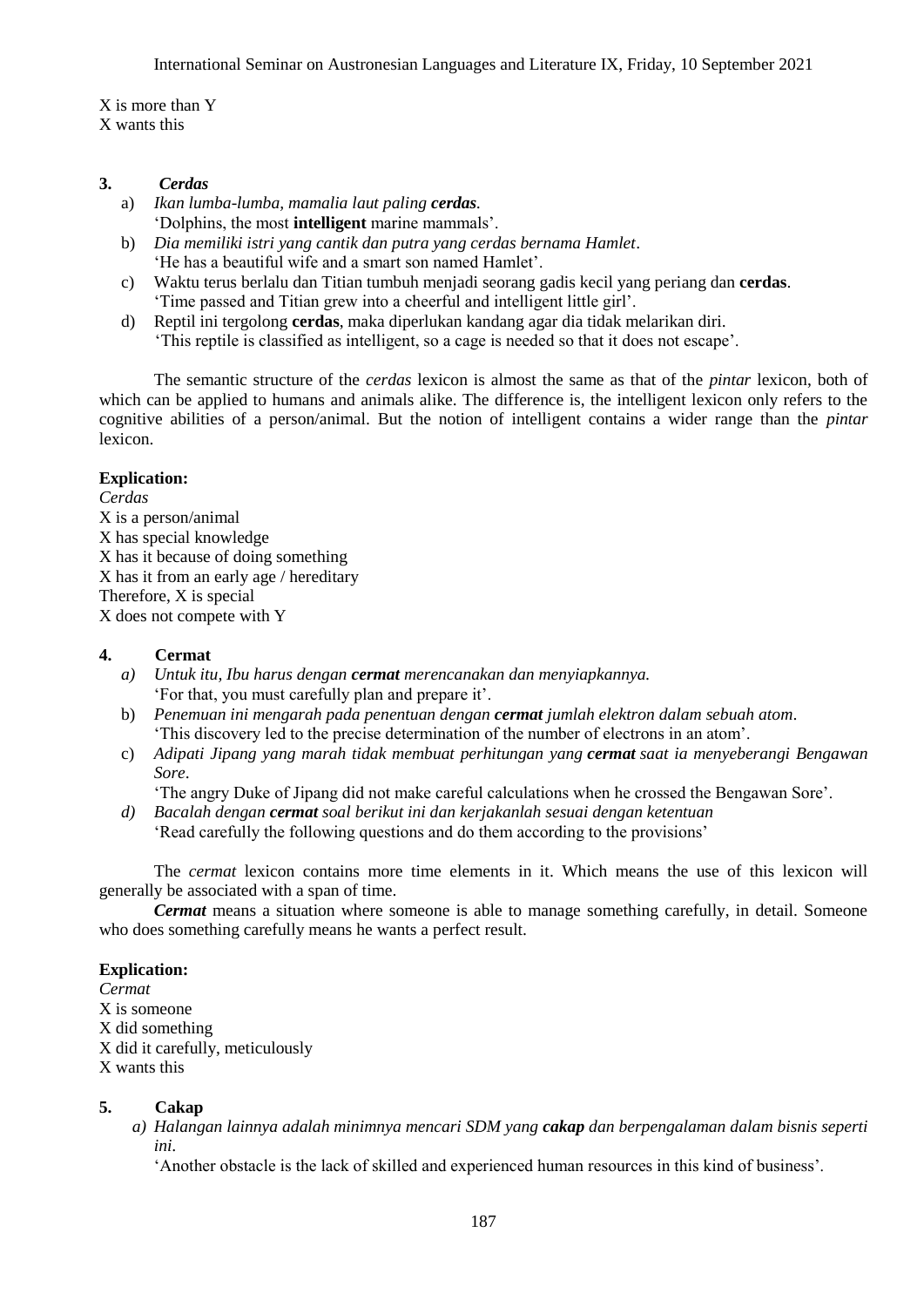b) *Tanpa banyak cakap, polisi pun menggelandang Dika ke kantor Polsek Timur setelah memungut dompet itu*.

'Without saying much, the police took Dika to the East Police Station after picking up the wallet'.

- c) *Ia dipuja sebagai pemimpin yang cakap dan dermawan.* 'He is revered as a capable and generous leader'.
- *d) Dan motor ini dikirim built up langsung dari pulau dewata tersebut dengan pengemasan yang cakap dan aman.*

'And this motorbike was sent, built up directly from the island of the gods with capable and safe packaging'.

*Cakap* in Malay means to speak, but in Indonesian *cakap* means a situation where a person not only has special/special/better knowledge than others, but he also has good character/nature. Smart people are not necessarily capable, and vice versa. A smart person means having more knowledge than a capable person, but a smart person does not necessarily have a better personality than a capable person. In other words, capable people generally have less knowledge or are not comparable to smart people. But capable people have better character/nature than smart people.

## **Explication:**

*Cakap* X is someone X has special knowledge X is not proportional to Y X has a good character X is more than Y Z wants this

## **6. Cerdik**

- *a) Selain butuh imbalan, bendahara licik punya motif cerdik.* 'In addition to needing rewards, cunning treasurers have clever motives'.
- *b) Tersangka dengan cerdik memanfaatkan telepon bekas yang dia sambungkan ke saluran telepon orang lain.*

'The suspect cleverly used a used telephone that he connected to someone else's telephone line'.

- c) *Dengan cerdik mereka merangkul kaum birokrat dan militer untuk menjadi patron mereka*.
- 'They cleverly embraced the bureaucrats and the military to become their patrons'. d) *Dengan limpahan cinta seperti itu Resa tumbuh sebagai anak yang cerdik dan tegar*.

'With such an abundance of love, Resa grew up as a smart and strong child'.

*Cerdik* is a condition where a person is able to combine and use several skills to get the results as expected. An ingenious lexicon can involve more than one skill or action in it to achieve the desired result. The clever use of the lexicon involves knowledge of the cognition and reason of the subject. However, the clever lexicon can have both positive and negative connotations, following the context of the existing sentence.

#### **Explication:**

*Cerdik* X is someone X does something (positive/negative) X uses his knowledge and wit Because of that, X succeeded X wants this

## **7. Mahir**

- a) *Mahasiswa Korsel terlihat mahir mempertontonkan budaya asalnya*. 'South Korean students seem adept at showing their native culture'.
- *b) Di sini Anda akan diajari teknik menyulam dari tingkat dasar, terampil, sampai mahir.* 'Here you will be taught embroidery techniques from basic, skilled, to advanced levels'.
- c) *Setelah mahir bongkar pasang robot, Yudi mulai mengembangkan cara memprogram robot*.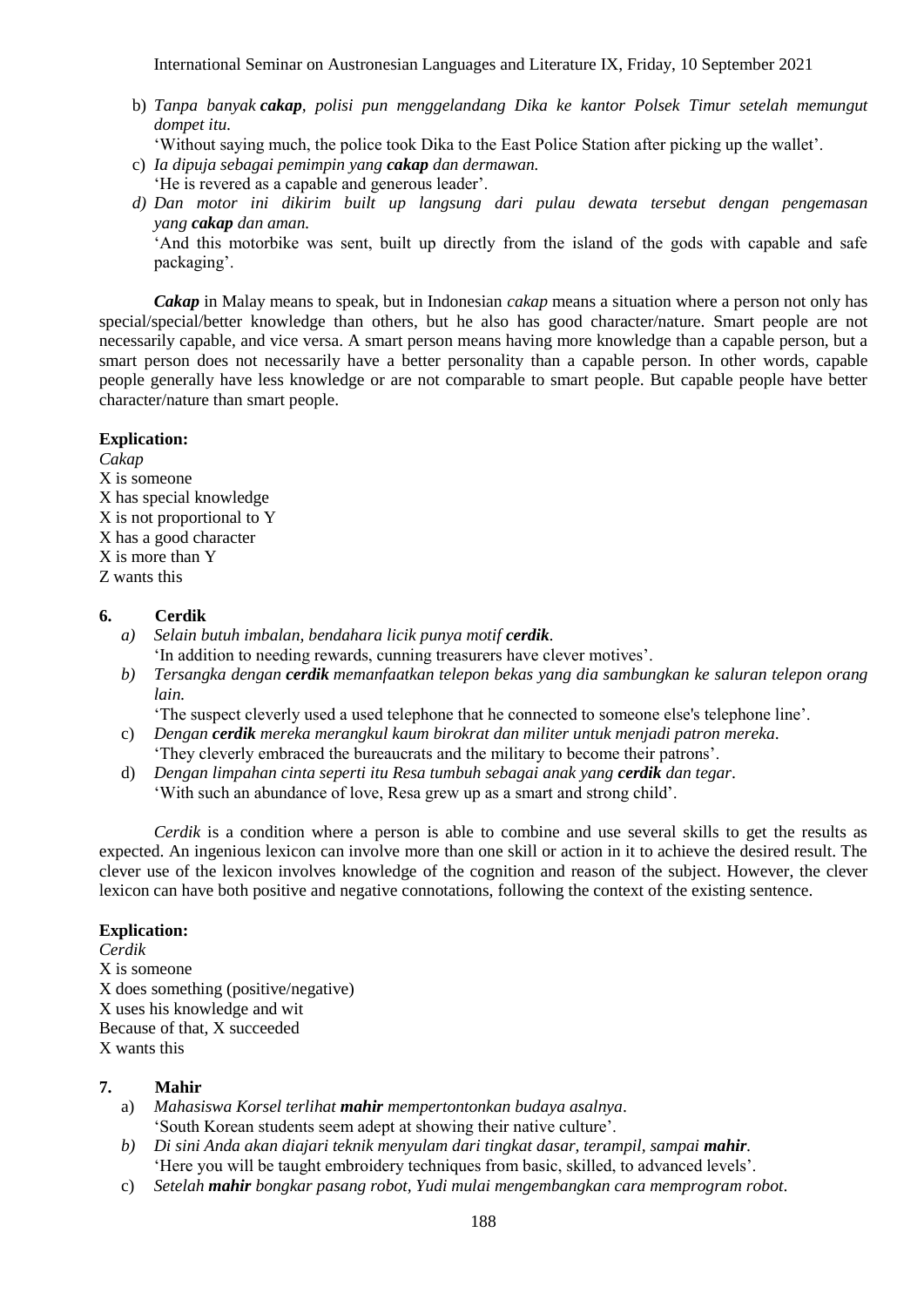'After being proficient at disassembling robots, Yudi began to develop ways to program robots'.

d) *Ayahnya bekerja di pabrik tahu, ibunya adalah ibu rumah tangga yang sangat mahir membuat tahu bacem*.

'His father works in a tofu factory, his mother is a housewife who is very good at making bacem tofu'.

**Mahir** means very skilled in doing something. This lexicon can only be used to show a non-cognitive skill or ability. To become *mahir* in this skill, requires a long and repeated process in order to master it in depth but not broadly enough. If someone says "I'm good at singing" it means that person is only good at singing, but not good at composing or playing music.

#### **Explication:**

*Mahir* X is someone X is doing something X did it over and over X did that on purpose Because of that, X became an expert at it X wants that

#### **8. Terampil**

- *a) Di sini Anda akan diajari teknik menyulam dari tingkat dasar, terampil, sampai mahir.* 'Here you will be taught embroidery techniques from basic, skilled, to advanced levels'.
- b) *Mari budayakan membaca agar kita terampil dalam menulis dan berkarya buat masyarakat*. 'Let's cultivate reading so that we are skilled in writing and working for the community'.
- *c) Sebagai penghibur, seorang geisha harus terampil dalam menyenangkan dan memberikan kepuasan pada laki-laki.*

'As an entertainer, a geisha must be skilled in pleasing and satisfying men'.

d) *Selain itu, salah seorang keluarga H. Ilham, ada yang terampil membuat bom ikan jenis high explosive*.

'In addition, one of H. Ilham's family is skilled in making high explosive fish bombs'

*Terampil* means a situation where a person is able to do something without being fixated on only one way or method. In other words, a situation where a person has more/various ideas and is creative in doing or doing something. For example, if someone says "the doctor is skilled in treating his patients" it means that the doctor is really an expert in treating his patients, judging by the way the doctor greets the patient, explains the patient's illness, to provide detailed explanations regarding the patient's medication.

#### **Explication**:

*Terampil* X is someone X does/does something X likes it Because of that, X became an expert at it

## **CONCLUSION**

From the results of the above discussion, it can be concluded that the lexicon *pintar, pandai, cerdas, cermat, cerdik, mahir dan terampil* have almost the same semantic structure. Among all the lexicon that have the same meaning, the only difference is the level of ability/knowledge possessed by the subject. The levels can be described as follows: